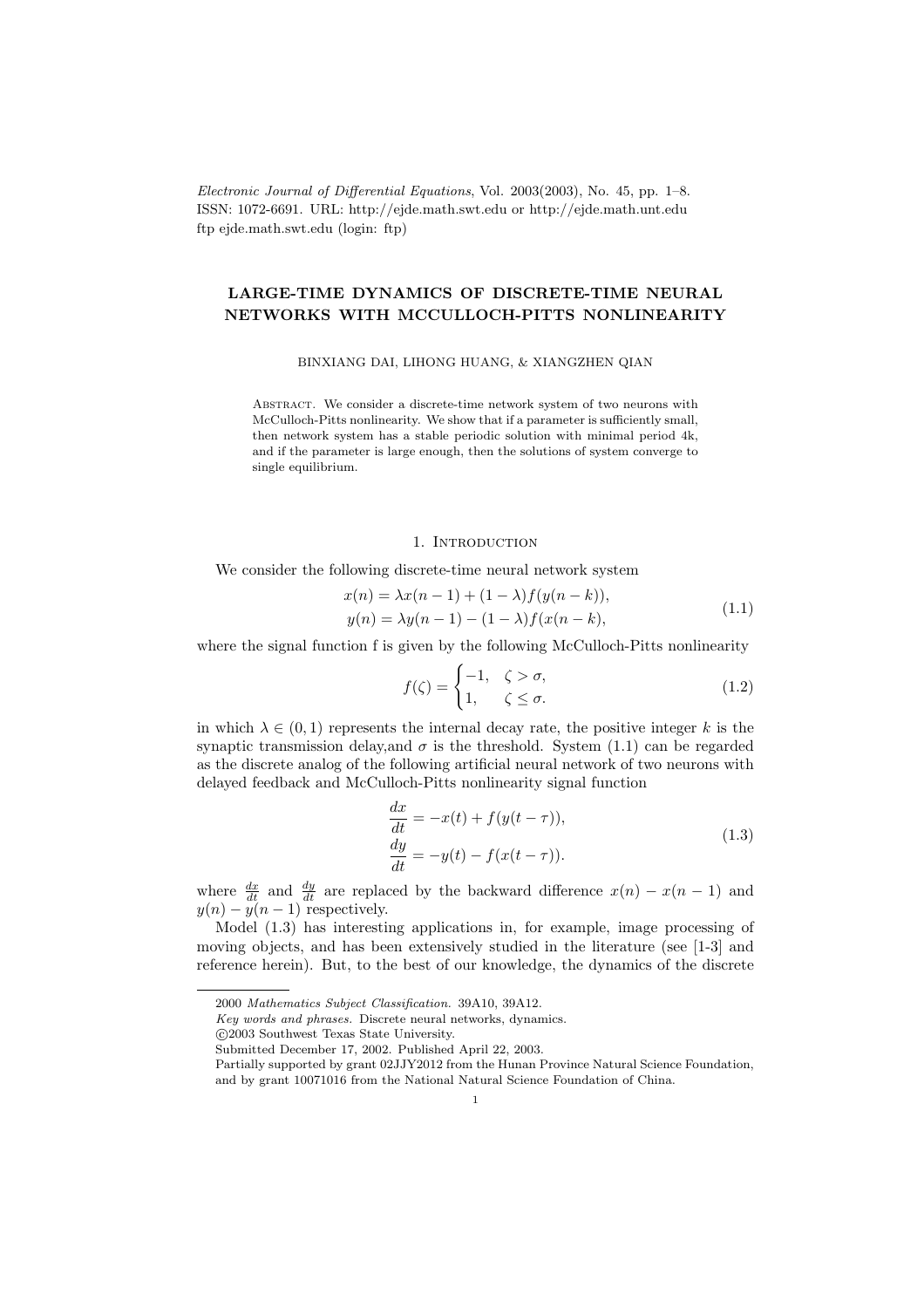model (1.1) are less studied (see [4,5] ).For other discrete neural networks, we refer to [6,7].

For the sake of convenience, let Z denote the set of all integers. For any  $a, b \in \mathbb{Z}$ ,  $a \le b$  define  $N(a) = \{a, a+1, \dots\}$ ,  $N(a, b) = \{a, a+1, \dots, b\}$ , and  $N = N(0)$ . Also, let  $X = {\phi | \phi = (\varphi, \psi) : N(-k, -1) \to R^2}$ . For the given  $\sigma \in R$ , let

$$
R^+_{\sigma} = \{ \varphi \mid \varphi : N(-k, -1) \to R \text{ and } \varphi(i) - \sigma > 0, \text{ for } i \in N(-k, -1) \},
$$
  
\n
$$
R^-_{\sigma} = \{ \varphi \mid \varphi : N(-k, -1) \to R \text{ and } \varphi(i) - \sigma \le 0, \text{ for } i \in N(-k, -1) \},
$$
  
\n
$$
X^{+,\pm}_{\sigma} = \{ \phi \in X \mid \phi = (\varphi, \psi), \varphi \in R^{\pm}_{\sigma} \text{ and } \psi \in R^{\pm}_{\sigma} \},
$$
  
\n
$$
X_{\sigma} = X^{+,+}_{\sigma} \cup X^{+,-}_{\sigma} \cup X^{-,-}_{\sigma} \cup X^{-,-}_{\sigma}.
$$

By a solution of (1.1), we mean a sequence  $\{(x(n), y(n))\}$  of points in  $\mathbb{R}^2$  that is defined for all  $n \in N(-k)$  and satisfies (1.1) for  $n \in N$  . Clearly, for any  $\phi =$  $(\varphi, \psi) \in X_{\sigma}$ , system (1.1) has an unique solution  $(x^{\phi}(n), y^{\phi}(n))$  satisfying the initial conditions

$$
x^{\phi}(i) = \varphi(i), \quad y^{\phi}(i) = \psi(i), \quad \text{for } i \in N(-k, -1).
$$

Our goal is to determine the large time behaviors of  $(x^{\phi}(n), y^{\phi}(n))$  for every  $\phi \in$  $X_{\sigma}$ . Our analysis shows that for all  $\phi = (\varphi, \psi) \in X_{\sigma}$ , the behaviors of  $(x^{\phi}(n), y^{\phi}(n))$ as  $n \to \infty$  are completely determined by the value  $(\varphi(-1), \psi(-1))$  and the size of σ.

The main results of this paper as follows.

**Theorem 1.1.** Let  $|\sigma| \leq \frac{1 + \lambda^{2k+1} - 2\lambda}{1 - \lambda^{2k+1}}, \phi = (\varphi, \psi) \in X_{\sigma}$  satisfy:

- (1)  $\varphi(-1) \leq \frac{\sigma+1}{\lambda} 1$ ,  $\psi(-1) \leq \frac{\sigma+1-2\lambda}{\lambda^{k+1}} + 1$  for  $\phi \in X^{+,+}_{\sigma}$ ;
- (2)  $\varphi(-1) > \frac{\sigma 1}{\lambda^{k+1}} + 1$ ,  $\psi(-1) \leq \frac{\sigma + 1}{\lambda} 1$  for  $\phi \in X_{\sigma}^{-, +}$ ;
- (3)  $\varphi(-1) > \frac{\sigma 1}{\lambda} + 1$ ,  $\psi(-1) > \frac{\sigma 1 + 2\lambda}{\lambda^{k+1}} 1$  for  $\phi \in X_{\sigma}^{-,-}$ ;
- (4)  $\varphi(-1) \leq \frac{\sigma+1}{\lambda^{k+1}} 1$ ,  $\psi(-1) > \frac{\sigma-1}{\lambda} + 1$  for  $\phi \in X_{\sigma}^{+,-}$ .

Then there exists  $\phi_0 = (\varphi_0, \psi_0) \in X_{\sigma}$  such that the solution  $\{x^{\phi_0}(n), y^{\phi_0}(n)\}$  of (1.1) with initial value  $\phi_0 = (\varphi_0, \psi_0)$  is 4k periodic. Moreover, for any solutions  $\{(x^{\phi}(n), y^{\phi}(n))\}$  of (1.1) with initial value  $\phi \in X_{\sigma}$ , we have

$$
\lim_{n \to \infty} [x^{\phi}(n) - x_0^{\phi}(n)] = 0 \quad \lim_{n \to \infty} [y^{\phi}(n) - y_0^{\phi}(n)] = 0.
$$

**Theorem 1.2.** Let  $|\sigma| > 1$  and  $\phi = (\varphi, \psi) \in X_{\sigma}$ . Then  $\lim_{n \to \infty} (x^{\phi}(n), y^{\phi}(n)) =$ (1,−1), if  $\sigma > 1$ ; and  $\lim_{n \to \infty} (x^{\phi}(n), y^{\phi}(n)) = (-1, 1)$ , if  $\sigma < -1$ .

**Theorem 1.3.** Let  $\sigma = 1$ , Then  $\lim_{n \to \infty} (x^{\phi}(n), y^{\phi}(n)) = (1, -1)$ , if  $\phi \in X_{\sigma}^{+,+}$  $X_{\sigma}^{-,+} \cup X_{\sigma}^{-,-}$ ; and  $\lim_{n \to \infty} (x^{\phi}(n), y^{\phi}(n)) = (1,1)$ , if  $\phi \in X_{\sigma}^{+,-}$ .

**Theorem 1.4.** Let  $\sigma = -1$ , Then  $\lim_{n \to \infty} (x^{\phi}(n), y^{\phi}(n)) = (-1, 1)$ , if  $\phi \in X_{\sigma}^{+,+}$  $X^{+,-}_{\sigma} \cup X^{-,-}_{\sigma}$ ; and  $\lim_{n \to \infty} (x^{\phi}(n), y^{\phi}(n)) = (-1, -1)$ . if  $\phi \in X^{-,+}_{\sigma}$ .

For the sake of simplicity, in the remaining part of this paper, for a given  $n \in N$ and a sequence  $z(n)$  defined on  $N(-k)$ , we define  $z_n : N(-k, -1) \to R$  by  $z_n(m) =$  $z(n + m)$  for all  $m \in N(-k, -1)$ .

#### 2. Preliminary Lemmas

In this section, we establish several technical lemmas, important in the proofs of our main results. Assume  $n_0 \in N$ , we first note the difference equation

$$
x(n) = \lambda x(n-1) - 1 + \lambda, \quad n \in N(n_0)
$$
\n(2.1)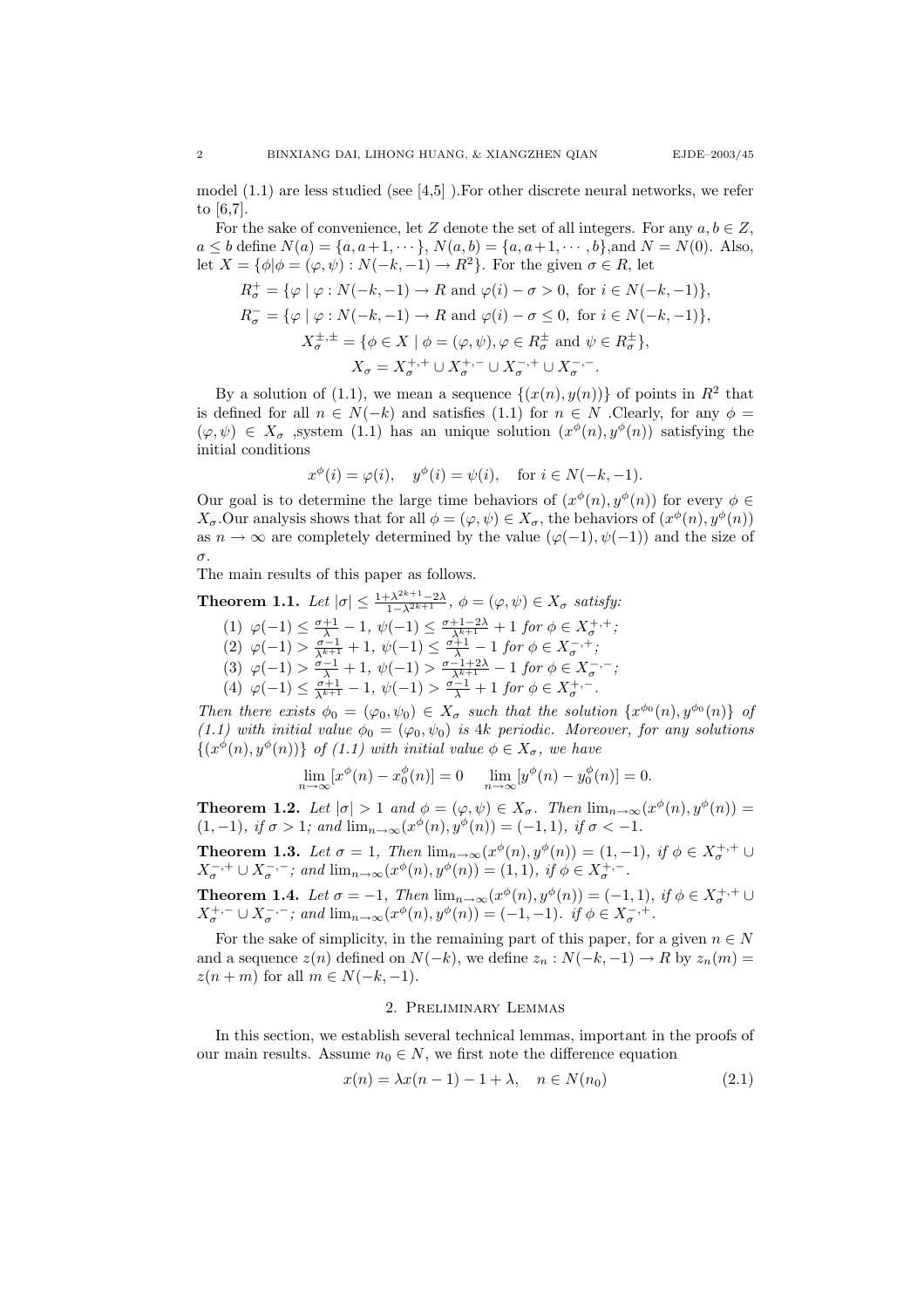with initial condition  $x(n_0 - 1) = a$  is given by

$$
x(n) = (a+1)\lambda^{n-n_0+1} - 1, \quad n \in N(n_0).
$$
 (2.2)

And that the solution of the difference equation

$$
x(n) = \lambda x(n-1) + 1 - \lambda, \quad n \in N(n_0)
$$
\n
$$
(2.3)
$$

with initial condition  $x(n_0 - 1) = a$  is given by

$$
x(n) = (a-1)\lambda^{n-n_0+1} + 1, \quad n \in N(n_0).
$$
 (2.4)

Let  $(x(n), y(n))$  be a solution of (1.1) with a given initial value  $\phi = (\varphi, \psi) \in$  $X_{\sigma}$ . Then we have the following:

**Lemma 2.1.** Let  $-1 < \sigma \leq 1$ . If there exists  $n_0 \in N$  such that  $(x_{n_0}, y_{n_0}) \in$  $X_{\sigma}^{+,+}$ , then there exists  $n_1 \in N(n_0)$  such that  $(x_{n_1+k}, y_{n_1+k}) \in X_{\sigma}^{-,+}$ . Moreover, if  $x(n_0-1) \leq \frac{\sigma+1}{\lambda} - 1, \text{then } (x_{n_0+k}, y_{n_0+k}) \in X_{\sigma}^{-, +}.$ 

*Proof.* Since  $(x_{n_0}, y_{n_0}) \in X_{\sigma}^{+,+}$ , for  $n \in N(n_0, n_0 + k - 1)$  we have

$$
x(n) = \lambda x(n-1) - 1 + \lambda,
$$
  
\n
$$
y(n) = \lambda y(n-1) + 1 - \lambda,
$$
\n(2.5)

By (2.2) and (2.4), for  $n \in N(n_0, n_0 + k - 1)$ , we get

$$
x(n) = [x(n_0 - 1) + 1] \lambda^{n - n_0 + 1} - 1,
$$
  
\n
$$
y(n) = [y(n_0 - 1) - 1] \lambda^{n - n_0 + 1} + 1.
$$
\n(2.6)

We claim that there exists a  $n_1 \in N(n_0)$  such that  $x(n) > \sigma$  for  $n \in N(n_0-k, n_1-1)$ and  $x(n_1) \leq \sigma$ . Assume, for the sake of contradiction, that  $x(n) > \sigma$  for all  $n \in N(n_0 - k)$ . From (1.1) and (1.2), we have

$$
y(n) = \lambda y(n-1) + 1 - \lambda, \quad n \in N(n_0),
$$

which yield that

$$
y(n) = [y(n_0 - 1) - 1]\lambda^{n - n_0 + 1} + 1 > (\sigma - 1)\lambda^{n - n_0 + 1} + 1 > \sigma, \quad n \in N(n_0).
$$

Therefore, for all  $n \in N(n_0 - k)$ , we have  $y(n) > \sigma$ . By(1.1), then

$$
x(n) = \lambda x(n-1) - 1 + \lambda, \quad n \in N(N_0),
$$

which implies that

$$
x(n) = [x(n_0 - 1) + 1] \lambda^{n - n_0 + 1} - 1, \quad n \in N(N_0).
$$

Therefore,  $\lim_{n\to\infty} x(n) = -1$ , which contradicts  $\lim_{n\to\infty} x(n) \geq \sigma > -1$ . This proofs our claim.  $i$ From  $(1.1)$  and  $(1.2)$ , we have

$$
y(n) = \lambda y(n-1) + 1 - \lambda, \quad n \in N(n_0, n_1 + k - 1),
$$

which implies that

$$
y(n) = [y(n_0 - 1) - 1]\lambda^{n - n_0 + 1} + 1, \quad n \in N(n_0, n_1 + k - 1).
$$

Note that  $y_{n_0} \in R^+_\sigma$  and  $\sigma < 1$  implies

$$
y(n) > \sigma, \quad n \in N(n_0 - k, n_1 + k - 1), \tag{2.7}
$$

that is  $y_{n_1+k} \in R^+_{\sigma}$ . This, together with (2.1) and (2.2), implies that  $x(n) \leq \sigma$ for  $n \in N(n_1, n_1 + 2k - 1)$ , that is  $x_{n_1+k} \in R_{\sigma}^-$ . So  $(x_{n_1+k}, y_{n_1+k}) \in X_{\sigma}^{-,+}$ . In addition, if  $x(n_0 - 1) \leq \frac{\sigma+1}{\lambda} - 1$ , then from (2.6) we get  $y_{n_0+k} \in R^+_{\sigma}$  and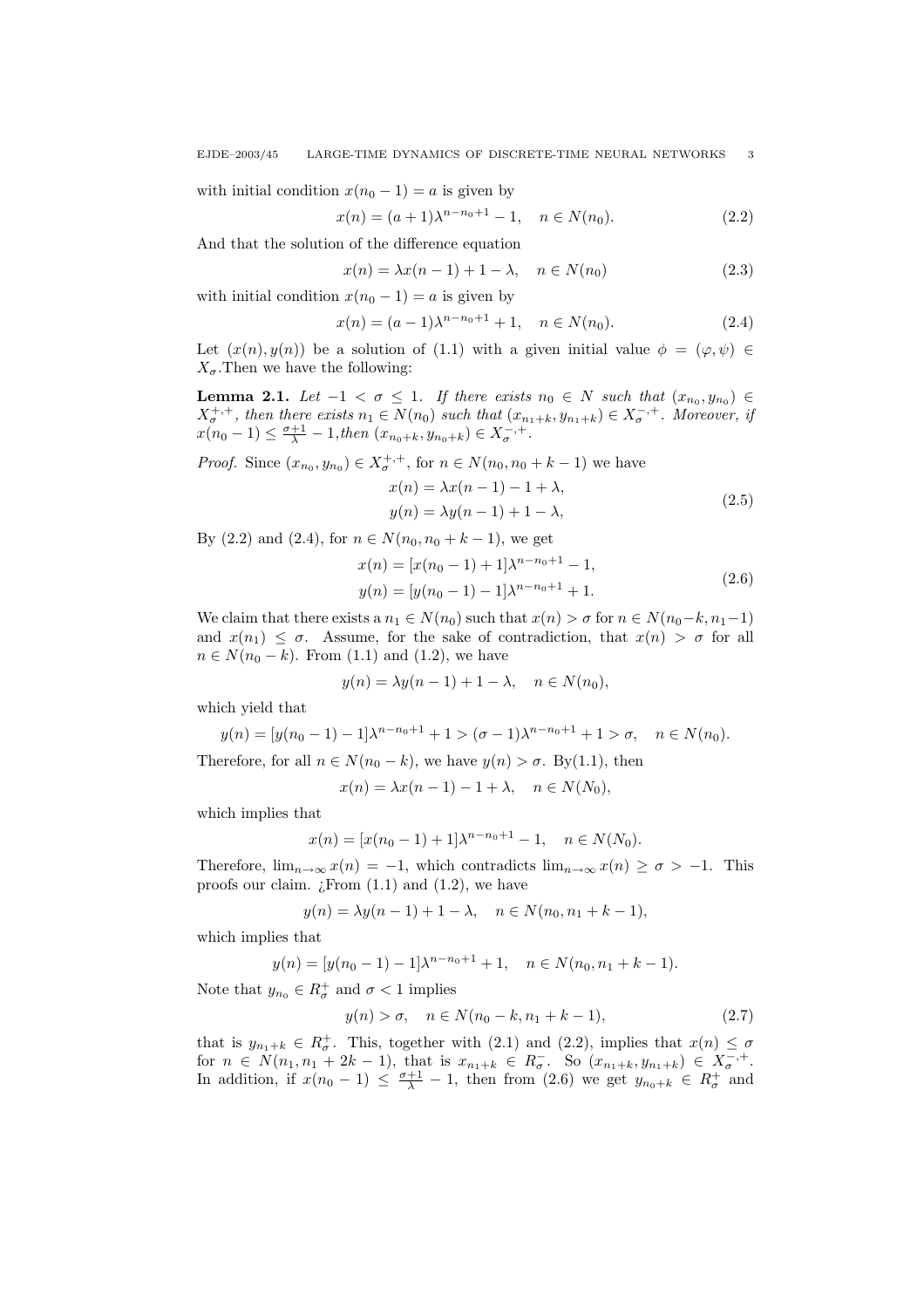$x(n_0) = (x(n_0 - 1) + 1)\lambda - 1 \leq \sigma$ , Note that  $x(n_0 - 1) + 1 > \sigma + 1 > 0$ , (2.6) implies that

$$
x(n_0 + k - 1) \le x(n_0 + k - 2) \le \dots \le x(n_0) \le \sigma,
$$

that is  $x_{n_0+k} \in R_{\sigma}^-$ . So  $(x_{n_0+k}, y_{n_0+k}) \in X_{\sigma}^{-,+}$ . This completes the proof.  $\Box$ 

**Lemma 2.2.** Let  $\sigma > -1$ . If there exists  $n_0 \in N$  such that  $(x_{n_0}, y_{n_0}) \in X_{\sigma}^{-, +}$ , then there exists  $n_1 \in N(n_0)$ , such that  $(x_{n_1+k}, y_{n_1+k}) \in X_{\sigma}^{-,-}$ . Moreover, if  $y(n_0-1) \leq$  $\frac{\sigma+1}{\lambda} - 1$ , then  $(x_{n_0+k}, y_{n_0+k}) \in X_{\sigma}^{-,-}$ .

*Proof.* Since  $(x_{n_0}, y_{n_0}) \in X_{\sigma}^{-,+}$ , from (1.1) and (1.2), it follows that for  $n \in$  $N(n_0, n_0 + k - 1),$  $x(n) = \lambda_n (n-1)$ 

$$
x(n) = \lambda x(n-1) - 1 + \lambda,
$$
  
\n
$$
y(n) = \lambda y(n-1) - 1 + \lambda.
$$
\n(2.8)

So

$$
x(n) = [x(n_0 - 1) + 1] \lambda^{n-n_0+1} - 1,
$$
  
\n
$$
y(n) = [y(n_0 - 1) + 1] \lambda^{n-n_0+1} - 1.
$$
\n(2.9)

Note that  $(x_{n_0}, y_{n_0}) \in X_{\sigma}^{-,+}$  implies  $x(n_0 - 1) \leq \sigma$ ,  $y(n_0 - 1) > \sigma$ . Similar to the proof of Lemma 2.1, we know that there exists  $n_1 \in N(n_0)$  such that  $y(n) > \sigma$ for  $n \in N(n_0 - k, n_1 - 1)$  and  $y(n_1) \leq \sigma$ . Then (2.8) and (2.9) hold for  $n \in$  $N(n_0, n_1 + k - 1)$ . So  $(x_{n_1+k}, y_{n_1+k}) \in X_{\sigma}^{-,-}$ .

Moreover, if  $y(n_0 - 1) \leq \frac{\sigma + 1}{\lambda} - 1$ , then  $x(n) \leq \sigma$  for  $n \in N(n_0, n_0 + k - 1)$ , that is  $x_{n_0+k} \in R_{\sigma}^-$ , and

$$
y(n_0) = (y(n_0 - 1) + 1)\lambda - 1 \le \sigma.
$$

By  $(2.9)$  we get

$$
y(n_0 + k - 1) \le y(n_0 + k - 2) \le \dots \le y(n_0) \le \sigma,
$$

which implies  $y_{n_0+k} \in R_{\sigma}^-$ . So  $(x_{n_0+k}, y_{n_0+k}) \in X_{\sigma}^{-,-}$ . — Первый процесс в постановки программа в серверном становки производительно становки производите с производ<br>В серверном становки производительно становки производительно становки производительно становки производительн

By a similar argument as that in the proofs of Lemmas 2.1 and 2.2, we obtain the following result.

**Lemma 2.3.** Let  $-1 \leq \sigma < 1$ , if there exists  $n_0 \in N$  such that  $(x_{n_0}, y_{n_0}) \in X_{\sigma}^{-,-}$ , then there exists  $n_1 \in N(n_0)$ , such that  $(x_{n_1+k}, y_{n_1+k}) \in X^{+, -}_{\sigma}$ . Moreover, if  $x(n_0-1) > \frac{\sigma-1}{\lambda} + 1$ , then  $(x_{n_0+k}, y_{n_0+k}) \in X_{\sigma}^{+,-}$ .

**Lemma 2.4.** Let  $\sigma$  < 1,if there exists  $n_0 \in N$  such that  $(x_{n_0}, y_{n_0}) \in X_{\sigma}^{+,-}$ , then there exists  $n_1 \in N(n_0)$ , such that  $(x_{n_1+k}, y_{n_1+k}) \in X_{\sigma}^{+, +}$ . Moreover, if  $y(n_0 - 1) > \frac{\sigma - 1}{\lambda} + 1$ , then  $(x_{n_0+k}, y_{n_0+k}) \in X_{\sigma}^{+,+}$ .

### 3. Proofs of Main Results

Proof of Theorem 1.1. In view of Lemmas 1-4, it suffices to consider the solution  $\{(x(n), y(n))\}$  of (1.1) with initial value  $\phi = (\varphi, \psi) \in X_{\sigma}^{+,+}$ . ¿From Lemma1, we obtain  $(x_k, y_k) \in X_{\sigma}^{-, +}$ , which implies that for  $n \in N(0, k-1)$ ,

$$
x(n) = [\varphi(-1) + 1] \lambda^{n+1} - 1,
$$
  
\n
$$
y(n) = [\psi(-1) - 1] \lambda^{n+1} + 1.
$$
\n(3.1)

It follows that

$$
x(k-1) = [\varphi(-1) + 1]\lambda^{k} - 1,
$$
  

$$
y(k-1) = [\psi(-1) - 1]\lambda^{k} + 1.
$$

$$
\sqcup
$$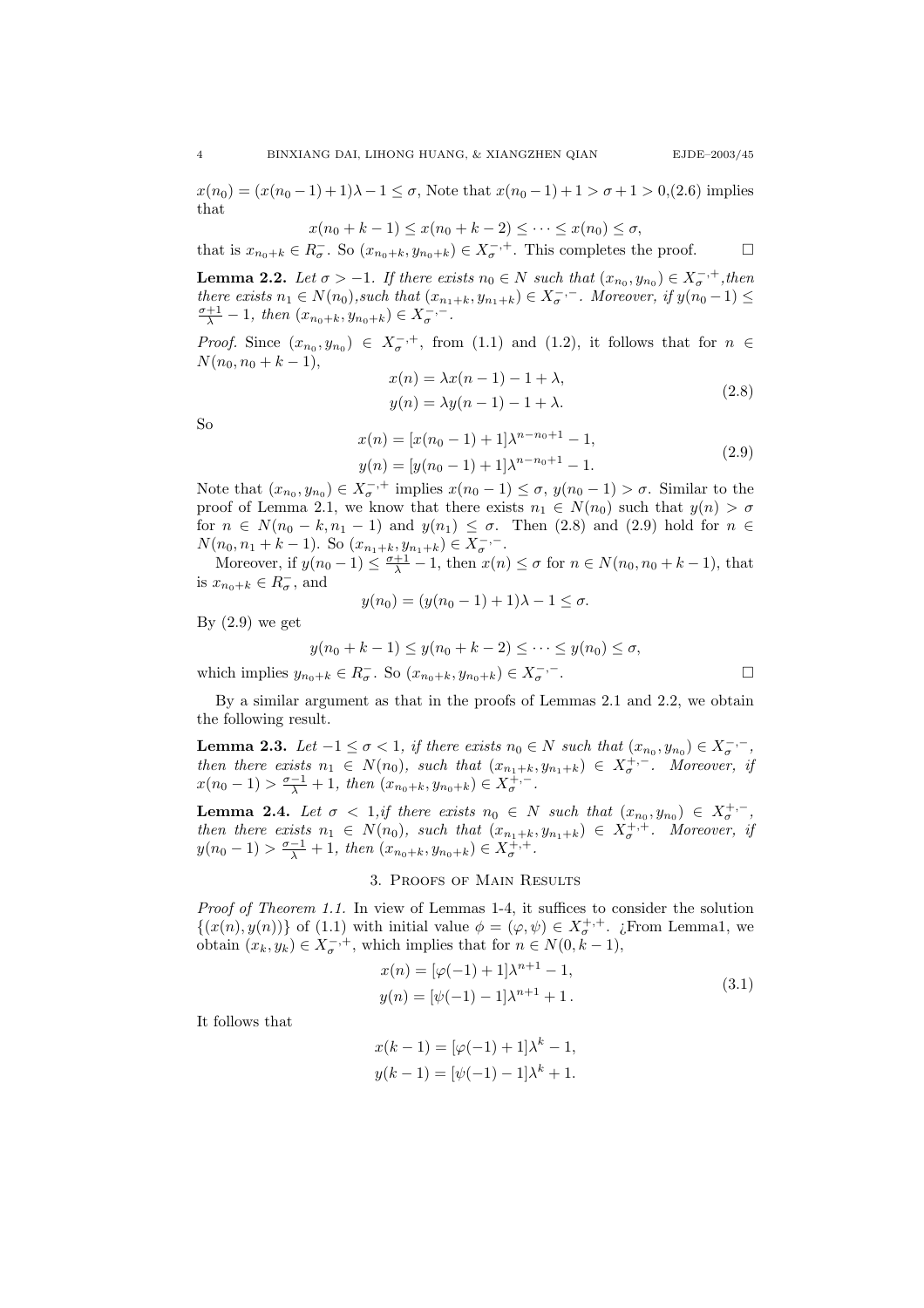Using  $\psi(-1) \leq \frac{\sigma+1-2\lambda}{\lambda^{k+1}}$ , then  $y(k-1) \leq \frac{\sigma+1}{\lambda} - 1$ .

Again by Lemma 2.2, we get  $(x_{2k}, y_{2k}) \in X_{\sigma}^{-,-}$ , which implies that for  $n \in$  $N(k, 2k - 1),$ 

$$
x(n) = [x(k-1) + 1] \lambda^{n-k+1} - 1,
$$
  
\n
$$
y(n) = [y(k-1) + 1] \lambda^{n-k+1} - 1.
$$
\n(3.2)

It follows that

$$
x(2k - 1) = [x(k - 1) + 1]\lambda^{k} - 1,
$$
  

$$
y(2k - 1) = [y(k - 1) + 1]\lambda^{k} - 1.
$$

Note that  $x(k-1) > (\sigma+1)\lambda^k - 1$  and  $\sigma \leq \frac{1+\lambda^{2k+1}-2\lambda}{1-\lambda^{2k+1}}$  yield

$$
x(2k - 1) > (\sigma + 1)\lambda^{2k} - 1 \ge \frac{\sigma - 1}{\lambda} + 1.
$$

By Lemma 2.3, we obtain  $(x_{3k}, y_{3k}) \in X^{+, -}_\sigma$ , which implies that for  $n \in N(2k, 3k-$ 1),

$$
x(n) = [x(2k - 1) - 1] \lambda^{n-2k+1} + 1,
$$
  
\n
$$
y(n) = [y(2k - 1) + 1] \lambda^{n-2k+1} - 1.
$$
\n(3.3)

It follows that

$$
x(3k - 1) = [x(2k - 1) - 1]\lambda^{k} + 1,
$$
  

$$
y(3k - 1) = [y(2k - 1) + 1]\lambda^{k} - 1.
$$

Note that  $y(2k-1) > (\sigma+1)\lambda^k - 1$  and  $\sigma \leq \frac{1+\lambda^{2k+1}-2\lambda}{1-\lambda^{2k+1}}$ , we have

$$
y(3k-1) > (\sigma+1)\lambda^{2k} - 1 \ge \frac{\sigma-1}{\lambda} + 1.
$$

By Lemma 2.4, we obtain  $(x_{4k}, y_{4k}) \in X_{\sigma}^{+,+}$ , which implies that for  $n \in N(3k, 4k -$ 1),

$$
x(n) = [x(3k - 1) - 1] \lambda^{n-3k+1} + 1,
$$
  
\n
$$
y(n) = [y(3k - 1) - 1] \lambda^{n-3k+1} + 1.
$$
\n(3.4)

It follows that

$$
x(4k - 1) = [x(3k - 1) - 1]\lambda^{k} + 1,
$$
  

$$
y(4k - 1) = [y(3k - 1) - 1]\lambda^{k} + 1.
$$

Note that  $x(3k-1) \leq (\sigma - 1)\lambda^k + 1$  and  $\sigma \geq -\frac{1+\lambda^{2k+1}-2\lambda}{1-\lambda^{2k+1}}$ , we have

$$
x(4k-1) \leq (\sigma - 1)\lambda^{2k} + 1 \leq \frac{\sigma + 1}{\lambda} - 1.
$$

Again by Lemma1, we obtain  $(x_{5k}, y_{5k}) \in X_{\sigma}^{-,+}$ , which implies that for  $n \in$  $N(4k, 5k - 1),$ 

$$
x(n) = [x(4k - 1) + 1] \lambda^{n-4k+1} - 1,
$$
  
\n
$$
y(n) = [y(4k - 1) - 1] \lambda^{n-4k+1} + 1.
$$
\n(3.5)

It follows that

$$
x(5k - 1) = [x(4k - 1) + 1] \lambda^{k} - 1,
$$
  

$$
y(5k - 1) = [y(4k - 1) - 1] \lambda^{k} + 1.
$$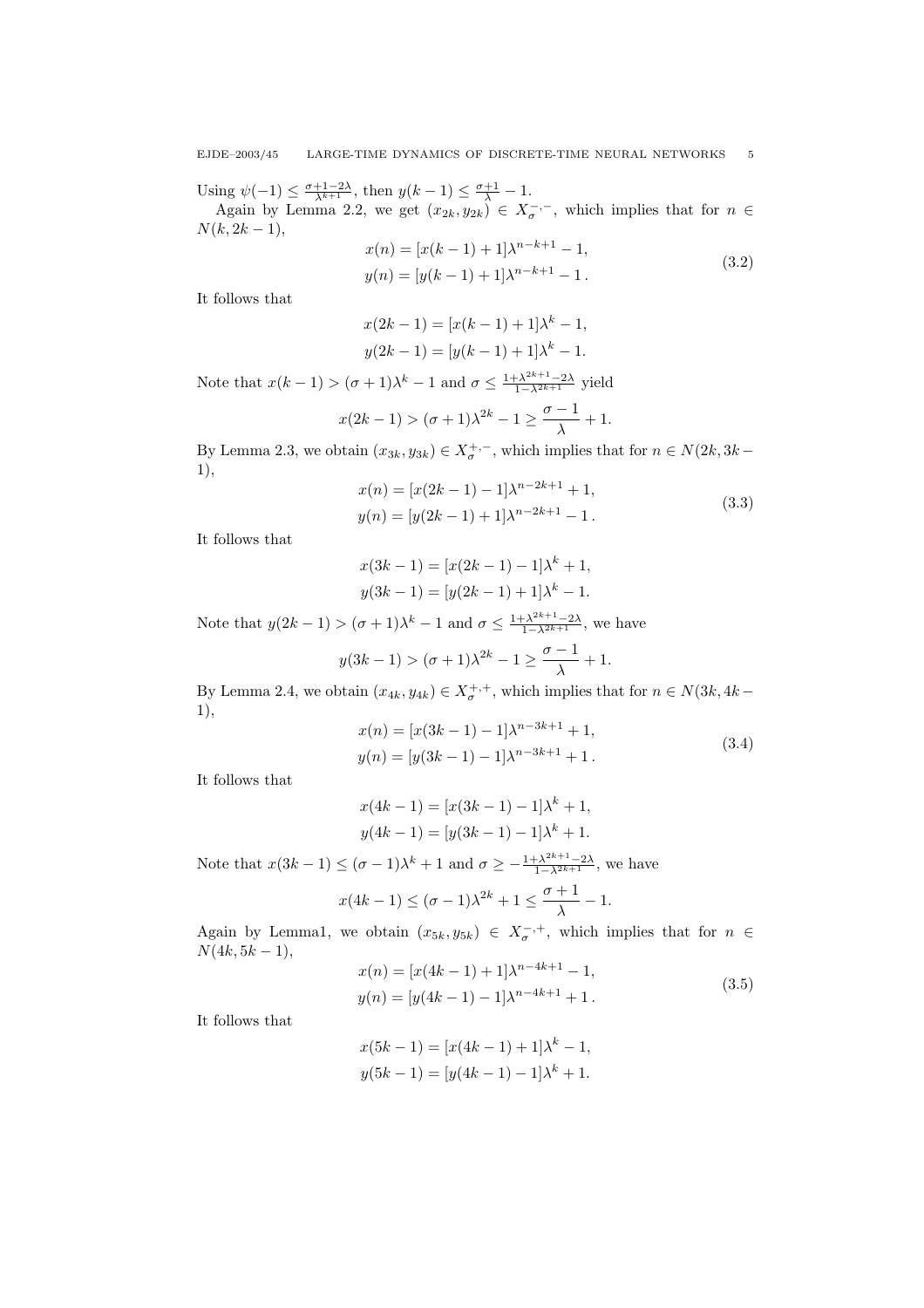In general, for  $i \in N(1)$ , we can get:

$$
x(n) = [\varphi(-1) + 1]\lambda^{n+1} + 2\lambda^{n+1}\frac{\lambda^{-4(i-1)k} - 1}{\lambda^{2k} + 1} - 1,
$$
  

$$
y(n) = [\psi(-1) - 1]\lambda^{n+1} + 2\lambda^{n+k+1}\frac{\lambda^{-(4i-2)k} + 1}{\lambda^{2k} + 1} - 1
$$

for  $n \in N((4i-3)k,(4i-2)k-1);$ 

$$
x(n) = [\varphi(-1) + 1]\lambda^{n+1} - 2\lambda^{n+1}\frac{\lambda^{-(4i-2)k} + 1}{\lambda^{2k} + 1} + 1,
$$
  

$$
y(n) = [\psi(-1) - 1]\lambda^{n+1} + 2\lambda^{n+k+1}\frac{\lambda^{-(4i-2)k} + 1}{\lambda^{2k} + 1} - 1
$$

for  $n \in N((4i-2)k,(4i-1)k-1);$ 

$$
x(n) = [\varphi(-1) + 1]\lambda^{n+1} - 2\lambda^{n+1}\frac{\lambda^{-(4i-2)k} + 1}{\lambda^{2k} + 1} + 1,
$$
  

$$
y(n) = [\psi(-1) - 1]\lambda^{n+1} - 2\lambda^{n+k+1}\frac{\lambda^{-4ik} - 1}{\lambda^{2k} + 1} + 1,
$$

for  $n \in N((4i-1)k, 4ik-1);$ 

$$
x(n) = [\varphi(-1) + 1]\lambda^{n+1} + 2\lambda^{n+1}\frac{\lambda^{-4ik} - 1}{\lambda^{2k} + 1} - 1,
$$
  

$$
y(n) = [\psi(-1) - 1]\lambda^{n+1} - 2\lambda^{n+k+1}\frac{\lambda^{-4ik} - 1}{\lambda^{2k} + 1} + 1,
$$

for  $n \in N(4ik, (4i + 1)k - 1)$ .

Let  $\phi_0 = (\varphi_0, \psi_0) \in X_{\sigma}^{+,+}$ , with

$$
\varphi_0(-1) = \frac{1 - \lambda^{2k}}{1 + \lambda^{2k}}, \psi_0(-1) = \frac{1 + \lambda^{2k} - 2\lambda^k}{1 + \lambda^{2k}}.
$$

Then

$$
x^{\phi_0}(n) = \frac{2}{1 + \lambda^{2k}} \lambda^{n-4(i-1)k+1} - 1,
$$
  

$$
y^{\phi_0}(n) = \frac{2}{1 + \lambda^{2k}} \lambda^{n-(4i-3k)+1} - 1
$$

for  $n \in N((4i-3)k,(4i-2)k-1);$ 

$$
x^{\phi_0}(n) = -\frac{2}{1 + \lambda^{2k}} \lambda^{n - (4i - 2)k + 1} + 1,
$$
  

$$
y^{\phi_0}(n) = \frac{2}{1 + \lambda^{2k}} \lambda^{n - (4i - 3k) + 1} - 1
$$

for  $n \in N((4i-2)k,(4i-1)k-1);$ 

$$
x^{\phi_0}(n) = -\frac{2}{1 + \lambda^{2k}} \lambda^{n - (4i - 2)k + 1} + 1,
$$
  

$$
y^{\phi_0}(n) = -\frac{2}{1 + \lambda^{2k}} \lambda^{n - (4i - 1)k + 1} + 1
$$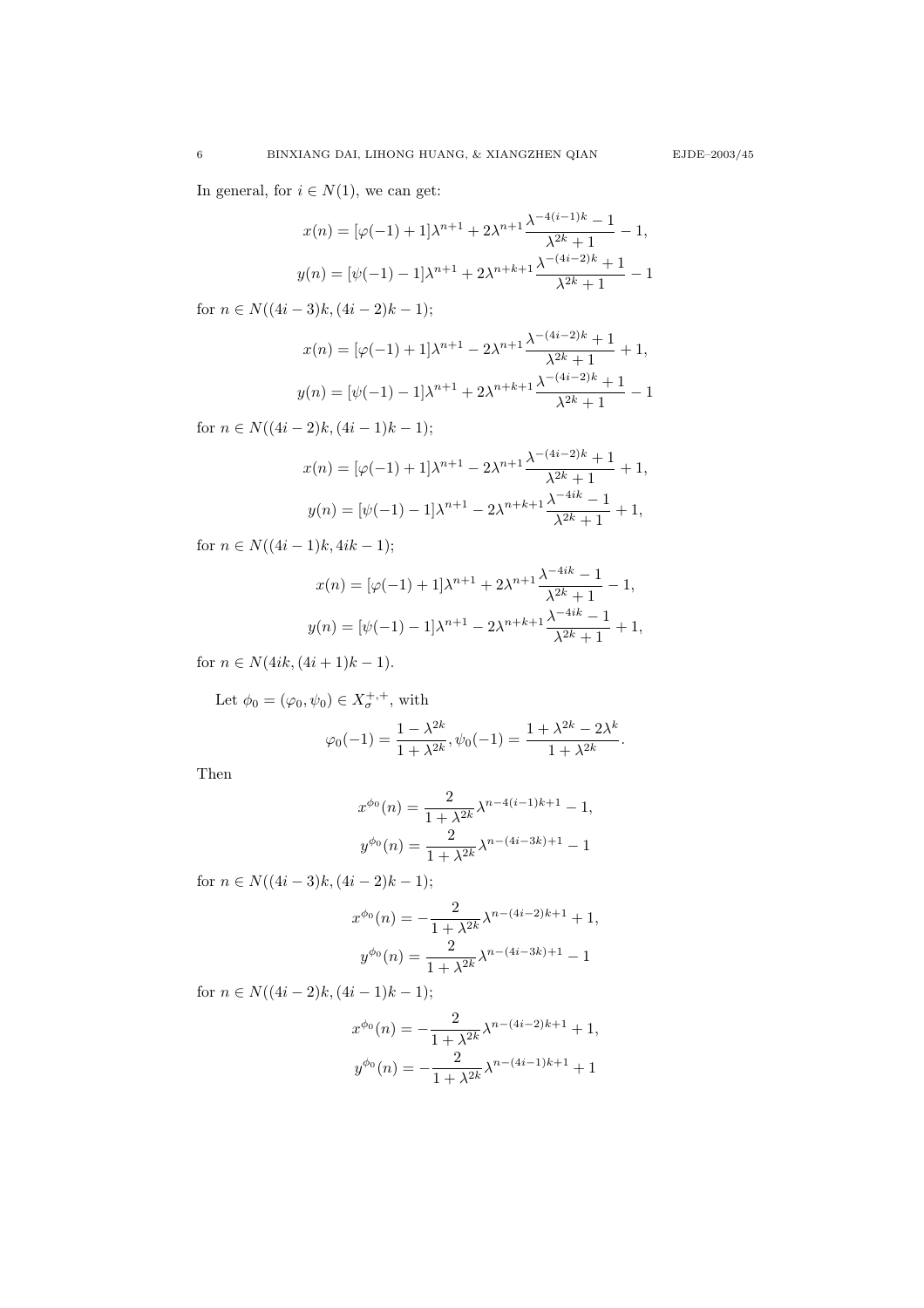for  $n \in N((4i-1)k, 4ik-1);$ 

$$
x^{\phi_0}(n) = \frac{2}{1 + \lambda^{2k}} \lambda^{n-4ik+1} - 1,
$$
  

$$
y^{\phi_0}(n) = -\frac{2}{1 + \lambda^{2k}} \lambda^{n-(4i-1)k+1} + 1,
$$

for  $n \in N(4ik, (4i + 1)k - 1)$ .

Clearly,  $\{(x^{\phi_0}(n), y^{\phi_0}(n))\}$  is periodic with minimal period 4k, and as  $n \to \infty$ ,

$$
x^{\phi}(n) - x^{\phi_0}(n) = [\varphi(-1) + 1] \lambda^{n+1} - \frac{2\lambda^{n+1}}{1 + \lambda^{2k}} \to 0,
$$
  

$$
y^{\phi}(n) - y^{\phi_0}(n) = [\psi(-1) - 1] \lambda^{n+1} + \frac{2\lambda^{n+k+1}}{1 + \lambda^{2k}} \to 0.
$$

This completes the proof of Theorem 1.1.

*Proof of Theorem 1.2.* We prove only the case where  $\sigma > 1$ , the case where  $\sigma < -1$ is similar. We distinguish several cases.

**Case 1**  $\phi = (\varphi, \psi) \in X_{\sigma}^{-,-}$ . In view of (1.1), for  $n \in N(0, k-1)$  we have

$$
x(n) = \lambda x(n-1) + 1 - \lambda,
$$
  
\n
$$
y(n) = \lambda y(n-1) - 1 + \lambda.
$$
\n(3.6)

which yields that for  $n \in N(0, k-1)$ ,

$$
x(n) = [\varphi(-1) - 1] \lambda^{n+1} + 1,
$$
  
\n
$$
y(n) = [\psi(-1) + 1] \lambda^{n+1} - 1.
$$
\n(3.7)

This implies that  $x_k(m) \leq \sigma$ ,  $y_k(m) \leq \sigma$  for  $m \in N(-k, -1)$ , therefore  $(x_k, y_k) \in$  $X_{\sigma}^{-,-}$ . Repeating the above argument on  $N(0, k-1)$ ,  $N(k, 2k-1)$ ,  $\cdots$ , consecutively, we can obtain that  $(x_n, y_n) \in X_{\sigma}^{-,-}$  for all  $n \in N$ . Therefore, (3.7) holds for all  $n \in N$ , and hence

$$
\lim_{n \to \infty} (x(n), y(n)) = (1, -1).
$$

**Case 2**  $\phi = (\varphi, \psi) \in X_{\sigma}^{-, +} \cup X_{\sigma}^{+,-} \cup X_{\sigma}^{+,+}$ . By (1.1), for  $n \in N$ , we have  $x(n) \leq \lambda x(n-1) + 1 - \lambda$ ,  $y(n) \leq \lambda y(n-1) + 1 - \lambda$ .

By induction, this implies

$$
x(n) \le [\varphi(-1) - 1] \lambda^{n+1} + 1,
$$
  
\n
$$
y(n) \le [\psi(-1) - 1] \lambda^{n+1} + 1.
$$
\n(3.8)

Since

$$
\lim_{n \to \infty} [(\varphi(-1) - 1)\lambda^{n+1} + 1] = 1 < \sigma,
$$
  

$$
\lim_{n \to \infty} [(\psi(-1) - 1)\lambda^{n+1} + 1] = 1 < \sigma,
$$

then there exists  $m \in N(1)$ , such that  $x(n) < \sigma$ ,  $y(n) < \sigma$  for  $n \in N(m)$ . This implies that  $(x_{n+k}, y_{n+k}) \in X_{\sigma}^{-,-}$  for all  $n \in N(m)$ . Thus, by case 1, we have

$$
\lim_{n \to \infty} (x(n), y(n)) = (1, -1).
$$

This completes the proof of Theorem 1.2.